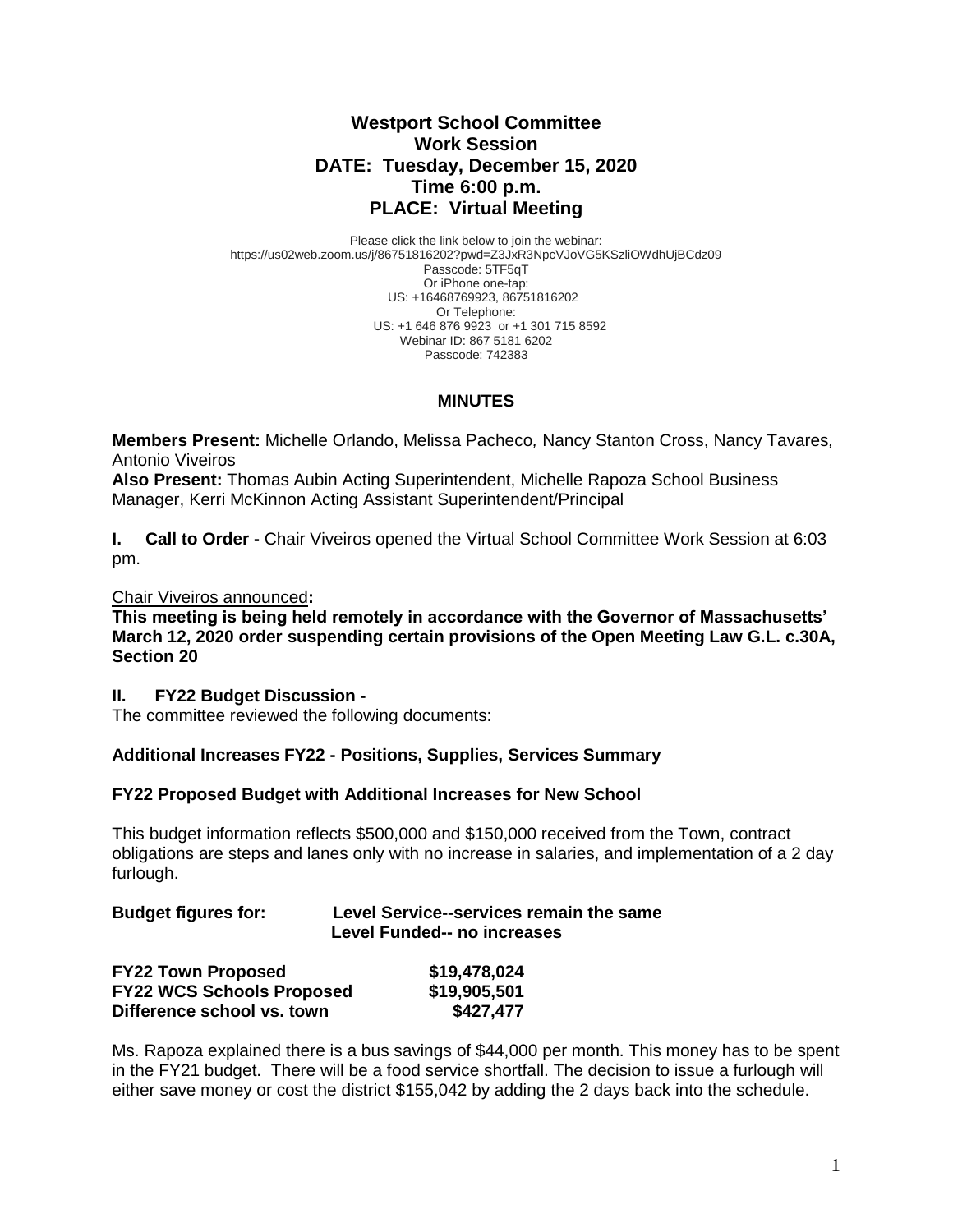Ms. Rapoza gave an update on COVID funds. They are ordering 100 Chromebooks, 80 bulbs, 10 laptops, and power strips. A temporary carport for MAC to provide an area for student recess will also be purchased.

Ms. Stanton Cross mentioned there is funds from the new school building project for technology. By using COVID funds now, the building project will have money to spend in other places. Mr. Aubin mentioned the school building project was over by \$300,000 in technology and will verify with Mr. Marks exactly what was included with this item.

Ms. Stanton Cross updated the members on the Cable Advisory Board and their role concerning the Cable budget. Cable PEG monies could be available for the new school Media Center/TV Room Studio.

A list of new school positions and custodial services was reviewed by the committee.

**FY22 Proposed Level Services Budget Plus New School Positions would bring the total budget to \$20,289,681.**

| <b>FY22 Town Proposed</b>                  | \$19,478,024 |
|--------------------------------------------|--------------|
| <b>FY22 School Proposed with additions</b> | \$20,289,681 |
| Overage                                    | \$811,657    |

Discussion was held on the role of the Behavior Teacher Assistant.

Campus Supervisor position has been added. The building will be having activities during the after-school hours, this position would be monitoring this activity. It was mentioned that funds would be better spent on hiring special people to provide programs, for example a CNA program.

Discussion was held on Contracted Services for the athletic fields. The new school is not ready for fields to be used. The fields located at the old high school will be needed. In addition, the new school needs an eye on the outside of the school's landscape.

Ms. Ouellette suggested 2 new custodial positions for the high school. Mr. Aubin mentioned using an outside company to get an unbiased review of custodial services. Pros and cons of privatization was also discussed.

Discussion on staff sharing, certifications, and having the exact same schedule were mentioned. Ms. Rapoza reported there could be a possible savings with 5 remote teacher positions.

How furloughs are handled was under discussion. There was a question on whether this issue needs to be negotiated with the WFT. It was mentioned that Attorney Coleman drafted a letter to give the union notice of a furlough. The district can move forward with implementing a furlough if they choose, the union only has input on the way it is done.

### **Schedule-**

Ms. McKinnon updated the members about the decision for the JRSRHS schedule. After holding several meetings, they decided changes need to be done incrementally, so they will be going into the new building with a slightly modified schedule adding a Wildcat block.